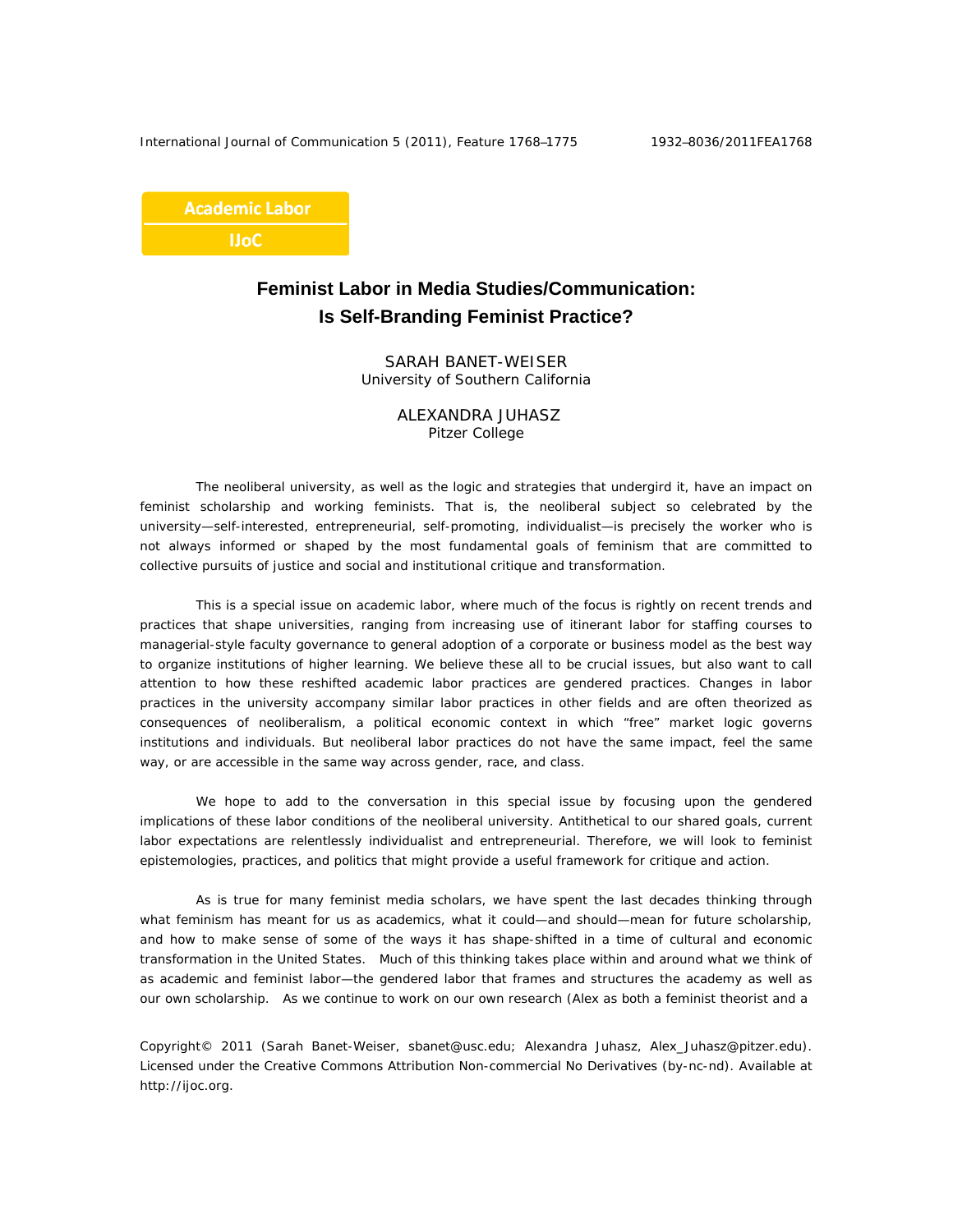media producer; Sarah as a scholar of feminist and media studies), mentor undergraduate and graduate students, work on feminist curricula, hiring, and promotion in our academic departments, and consider what it means to be a "good departmental citizen," we have engaged in lively conversations with each other about the quickly changing contemporary academic context. In that spirit, we present here an informal conversation about some issues that we feel are important to our own research trajectories, as well as the state of feminist labor in the academy more generally, and, in particular, for those younger scholars who will be the feminist laborers of the future. We begin by introducing what we see as our positions and concerns and then conclude with two areas of tension for what Julia Lesage calls (in personal, inter-generational interactions with one of the authors) "media feminists."<sup>1</sup>

## **What is Feminist Labor?**

### *Alex*

I write this during my sabbatical from a tenured position at a costly liberal arts college. My awareness of the privileged place from whence I speak makes me feel rather cautious, self-censoring, paranoid, and awkward. And yet I recognize these feelings as oddly familiar—an affect that academia tries to force on us all, wherever we are positioned; a sensibility that works like clockwork to keep us in check, silenced, and isolated. While this familiar "imposter syndrome" is disproportionately felt by women in academia, as early as when I was in high school, it was feminism that allowed me a framework to name these feelings as socially manipulated conditions and a community and history from whence to break past them. Initially, feminism's focus on personal empowerment and community solidarity allowed me to take on a posture of confidence, entitlement, and dignity, and it provided a place and a community from where I could anchor this nascent authority. Continuing to rely on (and contribute to) this community and its theories across my career in higher education, I have been fortunate enough for this promise of empowerment to more fully take root. I thank feminism and tenure for: mentors, colleagues, shared principles, affirmative action, academic freedom, and other decent and facilitating labor conditions.

I write now to graduate students and junior colleagues who might understandably imagine that the dismantling of tenure, feminism, and other enabling conditions within academia demand new tactics and postures for our labor. My belief that senior feminists in the field need to make personal and professional connections with younger scholars was solidified when I attended a panel on feminist blogging at this year's SCMS conference. It was an amazingly discomfiting experience where "feminism" brought us together, but current labor and cultural conditions and the neoliberal vocabularies associated with them, particularly the concepts of "self-branding" and "self-promotion" served to shatter any sense of cohesive community or commitment. A palpable sentiment of fear and anxiety organized the room (the kind I admitted to at the beginning of this article), but somehow our shared feminism did nothing to dispel it. Many of the feminist bloggers on the panel, as well as those in the room—primarily graduate students and women early in their careers—were looking instead to new goals and communities, ones organized by different vocabularies, practices, and terminology from those (dated words and acts?) with which I was

 $\overline{a}$ 

<sup>&</sup>lt;sup>1</sup> Julie Lesage was one of the readers for Juhasz's Women of vision (Minnesota, 2001), and she used this term often in her close, interactive, critical, but constructive reading of the text.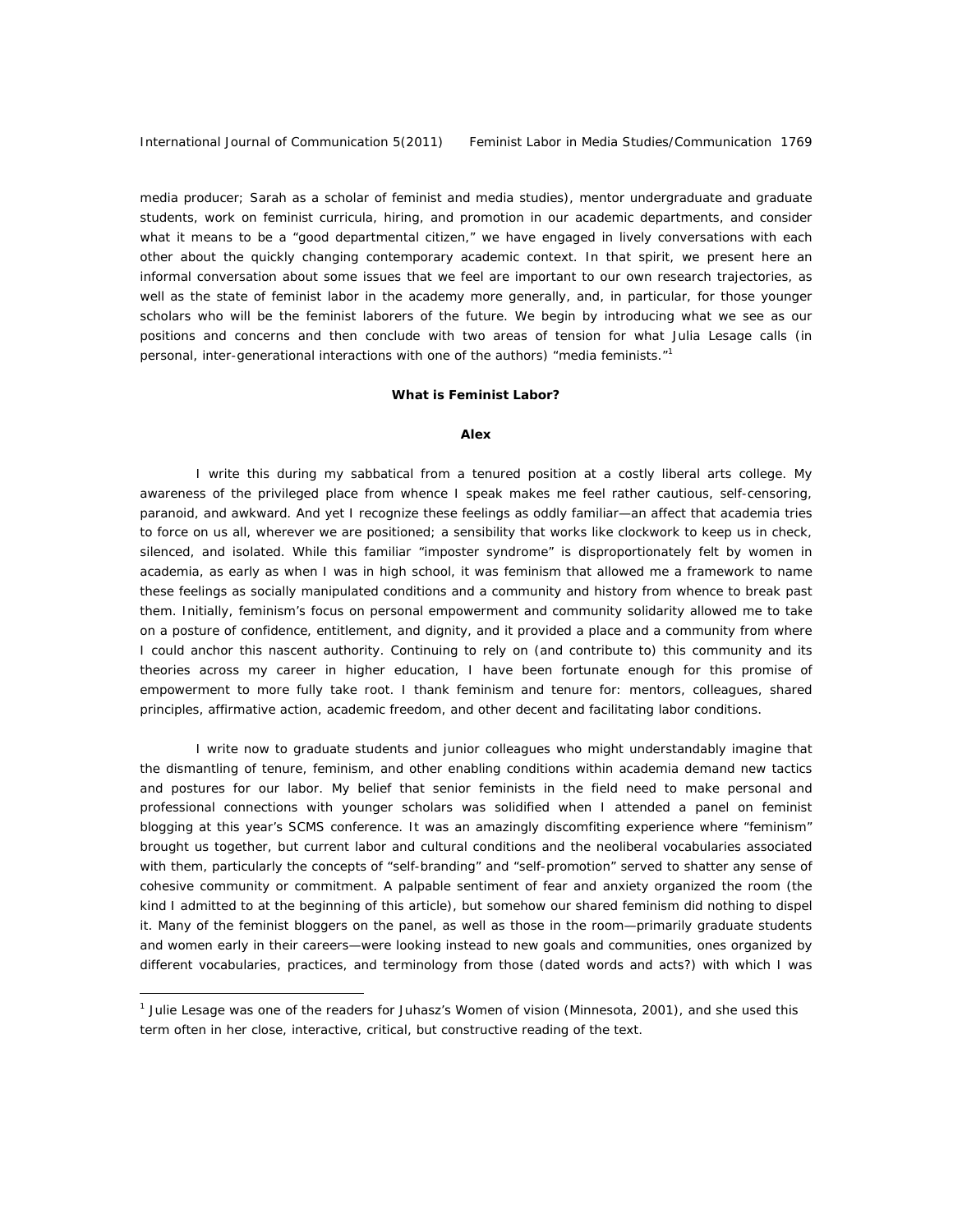familiar. Where I understood that my individual efforts (at blogging) were somehow in synch with both known and anonymous feminists whose work was also dedicated to shared personal and institutional goals, most of the women in the room discussed these same practices within a dynamic of embattled isolation; a privatized struggle to be heard, seen, or known. How might we understand the changing nature of the academy and feminism to be at the root of this impasse in feminists' understanding, this shift in tone and affect, even as the essential activities stayed the same?

Is this a generational problem (my feminism is outdated), a political one (their feminism is tainted), an economic one (the practicalities of the job market trump ideology), or a crisis in feminist labor (the nature of our work shifts under new technologies, institutional structures, and decreasing job security)? It is this conundrum around which I interacted—via our blogs—with many of the feminist [bloggers on the panel](http://aljean.wordpress.com/2011/03/16/anxiety-is-a-state-of-mediamind-on-scms-and-feminist-blogging/) and in the audience after returning home from the conference. A long chain of interaction accrued on several of our blogs, indicating that the conversation was prescient and that people sought understanding. I wrote:

My feminist (academic) blogging might be understood or termed as "self-promotion," or even "self-branding" (a term tossed about, uneasily, at the session). But I truly think of this very same practice (without fear) as a public engagement in thinking out loud, honing a voice, self-naming, community-building, and stake-holding . . . Feminism gives us all the tools we need to understand that economic conditions like a depression and an academy that sells advanced degrees to pay for itself, social conditions like patriarchy and racism and homophobia, and psychological conditions like anxiety, should not be suffered as a personal, debilitating and self-censoring problem, but should be understood and fought as political issues best addressed by being named, refused, refined, and remade within the power of movements and with the tools of technology.

Later, discussing the emotional impact of this event with Sarah, we both agreed that we had much more we wanted to share with our colleagues and learn from each other, even as such conversations seemed strained by the academic labor limits and hierarchies put into place by rank, place of employment, age, and name recognition (the very power relations feminism hopes to understand, challenge, and rearrange).

#### *Sarah*

I attended the same panel on female bloggers that Alex references and also came away feeling a bit discomfited. While she felt the anxiety in the room, I was more struck with some of the certainty that seemed to characterize parts of the conversation. Since I have been writing quite a bit about girls and young women and the increasingly normative practice (in the United States anyway) of self-branding, the turn in the panel to self-branding stuck with me. The panelists were all experienced bloggers, and all were either graduate students or junior faculty. As Alex says, there ensued a lively conversation, one that invoked a discussion of women and technologies, alternative forms of publication, such as blogging and video production, and whether they "count" for things like tenure—and if not, why not—and, most important, media production as feminist practice.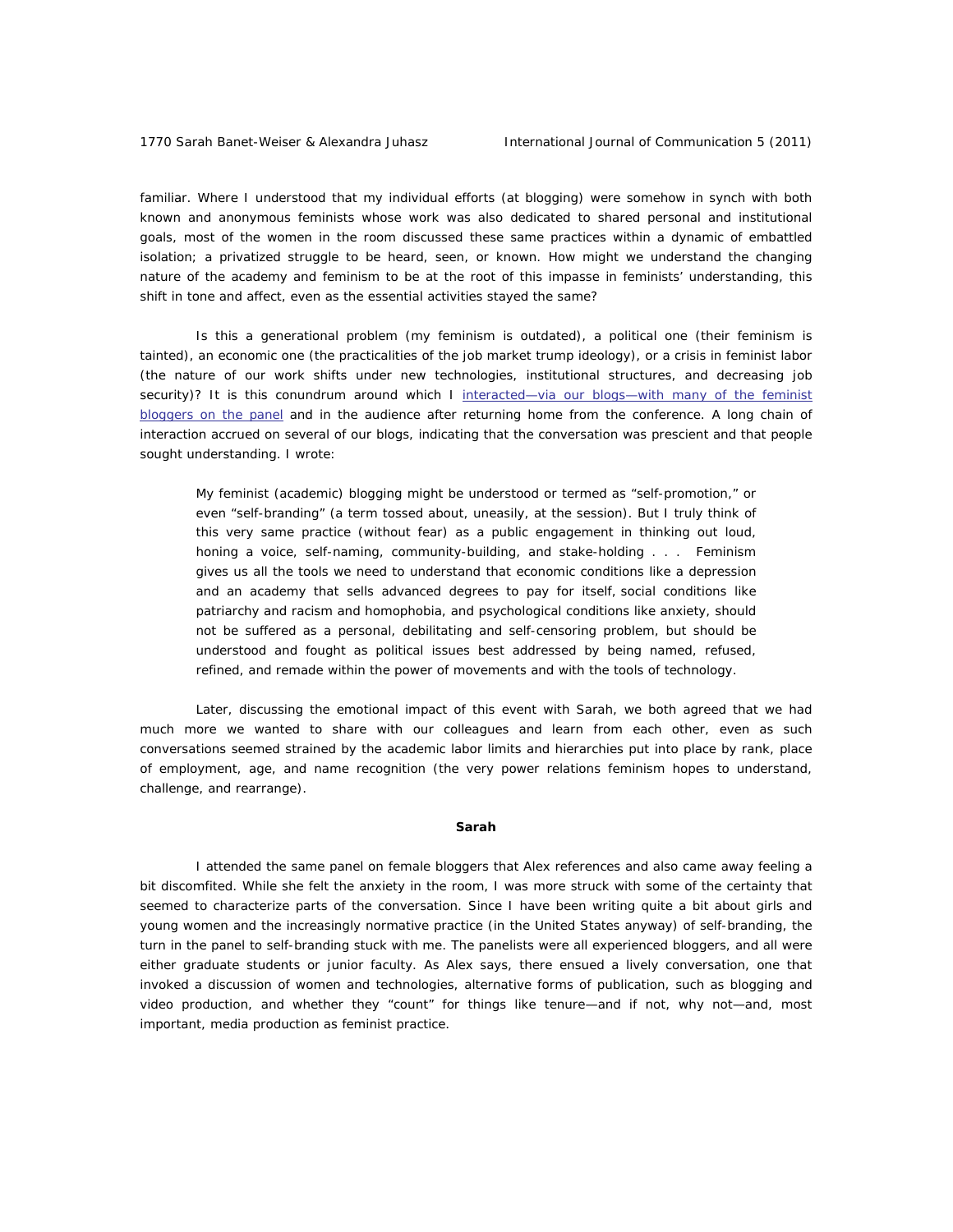Interestingly, while parsing out how and in what ways blogging and uploading videos can be critical feminist practice, the conversation turned to self-branding. Some of the panelists mentioned that they also use media production online as a way to "self-brand," especially since many of them were on the academic job market, and this was seen as a way of establishing an "on-line presence." However, at times, it was a bit difficult to figure out what some of the panelists believed to be the differences between self-branding and feminist media practice—or even if those differences made a difference. This was the certainty I mentioned; that it seemed perfectly logical to speak of ourselves as "brands," particularly in relation to the job market.

I'm troubled by the notion that the practices of feminist media production and self-branding seem to be increasingly intertwined.

As Alison Hearn (2008) has argued, self-branding is a practice whereby one constructs a narrative of the self using the logic, language, and strategies of branding—it means to transform the self into a branded commodity within consumer culture. Social media and other online spaces have provided particularly rich sites for self-branding because of the relative flexibility of the Web and its focus on visibility. While much of social media, such as Facebook and YouTube, have self-identified as valuable spaces for both self-expression and business, it seems to be that for many of the users on these sites, self-expression is a business.

Clearly, social media are capacious, and certainly all people who use social media do not do so to self-brand. It is, however, an increasingly normative practice, one that is enabled by social media and one that relies on a particular practice of gendered labor.

The practice of online self-branding for girls and young women, including academics, including feminists, often relies on an intertwined set of dynamics, tapping into user interactivity, global neoliberal capitalism, and postfeminism. As a more specified and local practice, however, the conventions of blogging, uploading videos, and updating information on social network sites fit with the logic of selfbranding. That is, posting one's opinions, thoughts, status updates, and so on are part of media production and thus can be empowering as self-work, but because of the commercial and branded context of online spaces, this kind of media interactivity can also transform into self-branding. The market forces of global neoliberal capitalism and the context of postfeminism, in other words, do not just capitalize on participatory culture and notions of gendered empowerment, but also frame and shape what we've come to know as "participation" and "empowerment" in the first place. For me, feminist labor practices involve not only actual media production on social media sites, but also the interrogation of the logic and structures of these sites, as well as how this logic and structure in turn frame and shape our production and participation. Again, this doesn't mean that all media production is about engaging in self-branding, but it does mean that feminist labor, like all forms of labor, takes place in a specific political economy.

This is an especially slippery terrain for feminists, because so much of feminist struggle has been about giving—and taking—voice, occupying space that has historically been inaccessible, and presenting oneself in confident, empowering terms. I don't want to confuse self-promotion with self-branding, as I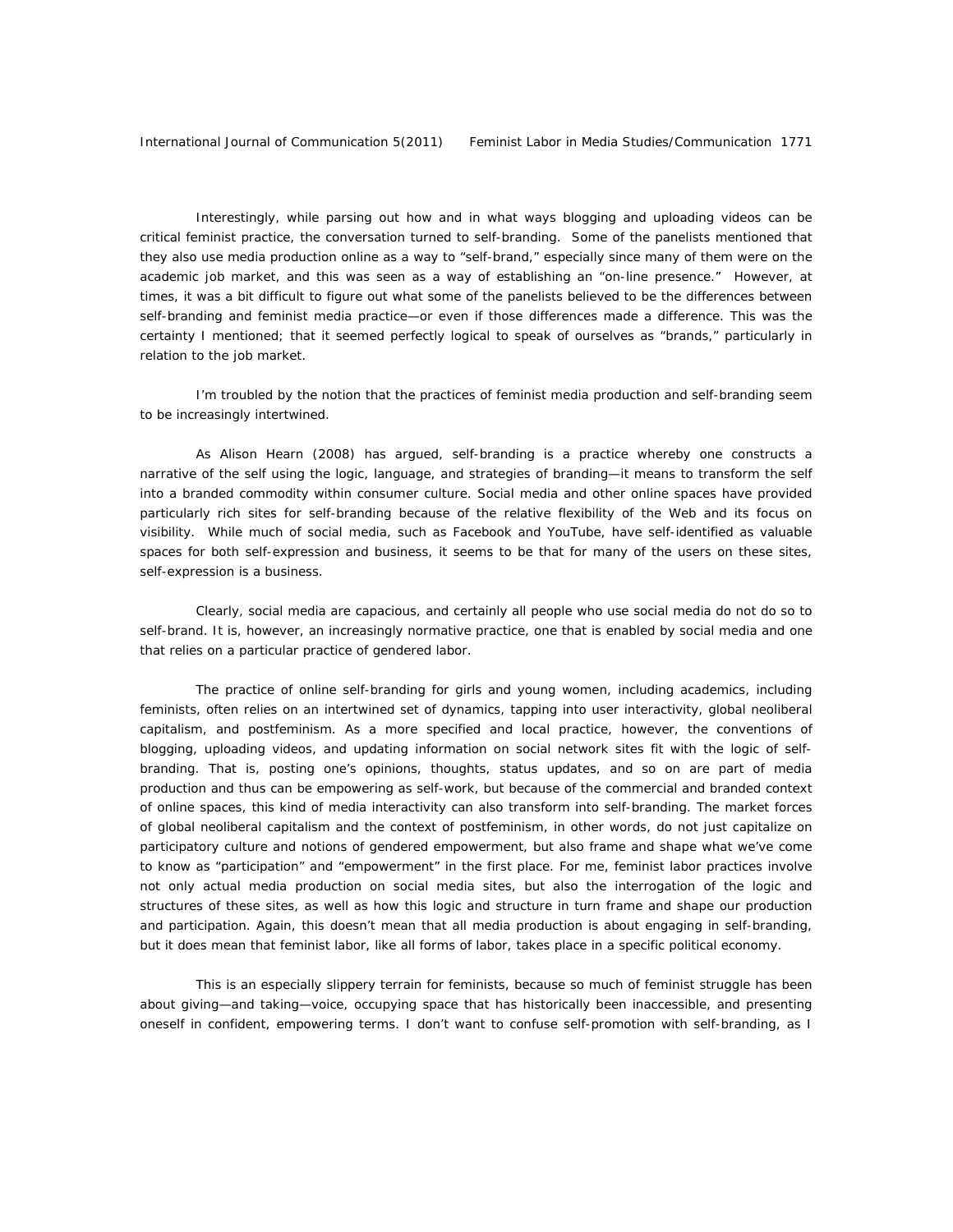think that promoting our work is vital for feminists in the contemporary context. But I believe that feminists can promote our work while simultaneously challenging the institutional and commercial structures in which our work so often finds a home. It is both of these practices simultaneously—selfpresentation as confident and powerful and critiquing normative practices of self-branding—that I see as important feminist labor practices.

If feminist labor is performed within the strictures of the corporate university, we need to be vigilant about considering what this labor looks like and who is practicing it. So, in that spirit, we felt we should ask a few questions about some of the changing conditions of feminist labor as we see it. It will be noticed: We do not have answers to these questions. Our asking them in the first place is part of selfreflexivity, as we engage in feminist practices, including blogging and social media, and ponder what these practices mean in the contemporary environment. By leaving our questions open ended, we hope instead to generate a conversation across our varied positions about the gendered components of academic labor.

1. FEMINIST VISIBILITY/EMPOWERMENT/IMAGE: Feminism often seeks the gaining and maintaining of voice and visibility, empowering women to inhabit the agency, authority, credibility, and space from which to speak and be heard. We ask: What are the ends of this "to-be-looked-at-ness"? Where is our hard-found personal power best directed? Feminism helps us to understand selfempowerment as a part of larger processes that move in three directions: toward building community (enabling other's voices and connecting varied forms of expression); speaking critique that is grounded in personal experience (the feminist adage of "the personal is political" is even more heightened in the neoliberal university); and making change accordingly. In academia, our voice enables each of us to speak our profound feminist-inflected textual and institutional analyses in ever expanding and varied forms. But this is a building dialogue that cannot be understood within the confines of isolated production. Meanwhile, our institutional power allows us to struggle for such words to continue to be created and then appropriately valued. Our personal empowerment also allows us to advocate for and mentor students and colleagues, as well as to transform ideas, curricula, and departments. How might we use feminist values of visibility to ensure that these usually unseen and undervalued acts of service, disproportionately performed by female academics, are better valued? It is a difficult time to get a job, a hard time to keep a job, and these are tough times to be noticed. How can we be seen and known without understanding ourselves as products or in isolation? How can we share our best work while connecting it to the work of others and to larger political goals?

Finally, is our academic labor, which takes the forms of deep thinking, complex writing, and sustained and building critique, best suited for the quick tactics of branding? Speaking as professors who hire young scholars regularly, we support the idea that scholarship comes in different forms (including filmmaking and other sorts of media production). We struggle, as feminists often do, to include alternative forms of scholarship as "real" work. That said, we have never looked at whether or not a candidate has developed a particularly good self-brand when doing the serious work of hiring. However, if a person's blog or website were a considered part of their academic project, or if the job asked for proficiency in these technologies, then these practices should be included as alternative forms of scholarship. One of the reasons we are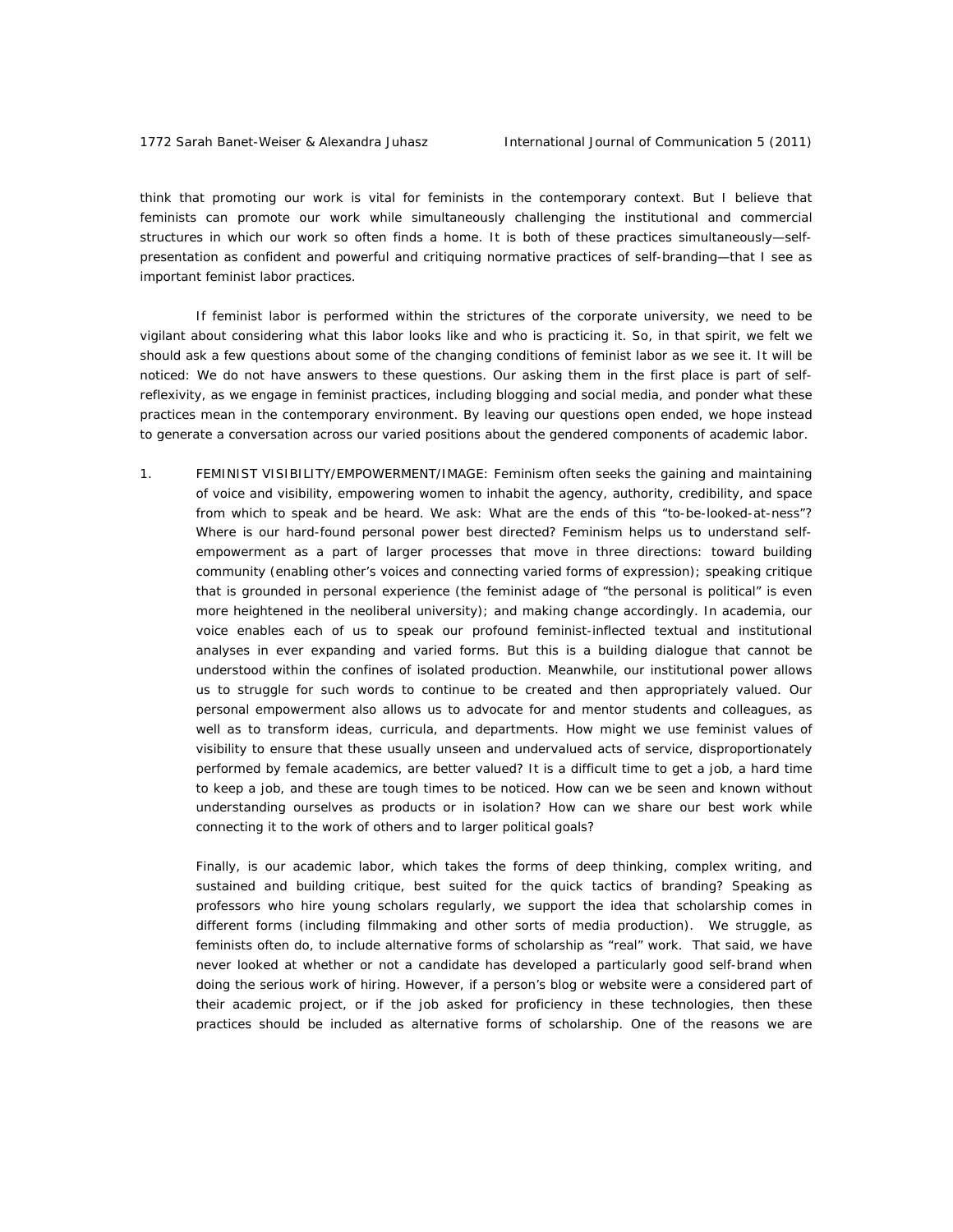feminist academics is because we want to believe in and work toward a workplace where selfpresentation is primarily rooted in the quality of one's work and not in the surface of one's interests.

2. ON-LINE PRESENCE AND/AS FEMINIST LABOR: What is the role of feminist labor in the process of branding oneself, or building an "online presence"? Labor, especially immaterial or unpaid labor, has been a dominant theme in critical media studies, as David Hesmondhalgh (2010) has pointed out. In an era characterized by digital media, user-generated content, and the cultural industries, participants in these practices are often involved in unpaid work or free labor. Hesmondhalgh rightly questions whether all labor necessarily needs to have a negative connotation, as a kind of work that is, by definition, alienating and isolating. To that end, he cautions scholars on how we might invoke terms like "free" or unpaid" labor.

What are some of the differences in "labor" as it is performed by women in the context of selfbranding? Young feminist scholars at the panel discussed entering the academic "labor market," and they talked about the need to build a self-brand in order to be competitive in this market. How should we think about feminist labor in the neoliberal university, and how does this labor differ from earlier forms of academic individual labor? How do we parse out the different sorts of academic labor and how labor is connected to academic individualism? That is, in many ways, academics are particularly suited to individualist practices because of the kind of work we do, which does not mean that self-branding is inevitable. One way to engage in feminist labor is to continually challenge the individualism of social media and consciously use these flexible sites as rich contexts for community and dialogue.

How would it be useful to think about postfeminism as a backdrop for the academy? Angela McRobbie describes postfeminism as among other things, a context in which cultural discourses endow (particular) girls and young women with economic capacity, that girls and young women "now find themselves charged with the requirement that they perform as economically active female citizens" (McRobbie, 2008, p. 15). While McRobbie is examining post-feminism in a broader cultural context, we think it is worth thinking about as a context that shapes academic feminist labor. That is, many feminists (including us) critique postfeminism, but that doesn't mean postfeminist ideologies and practices do not at times permeate academic labor. The postfeminist ideals of visibility, self-empowerment, "mattering" in culture, and so on are often the ideals that female academics strive for in an environment that still frequently positions female academics as efficient service workers and "good citizens" rather than as researchers.

# **Feminist Labor is Collective**

## *Alex and Sarah*

We need to be clear in our thinking through feminism and the role of gendered labor in the academy that we are not trying to construct a nostalgic binary between feminist generations. Quite the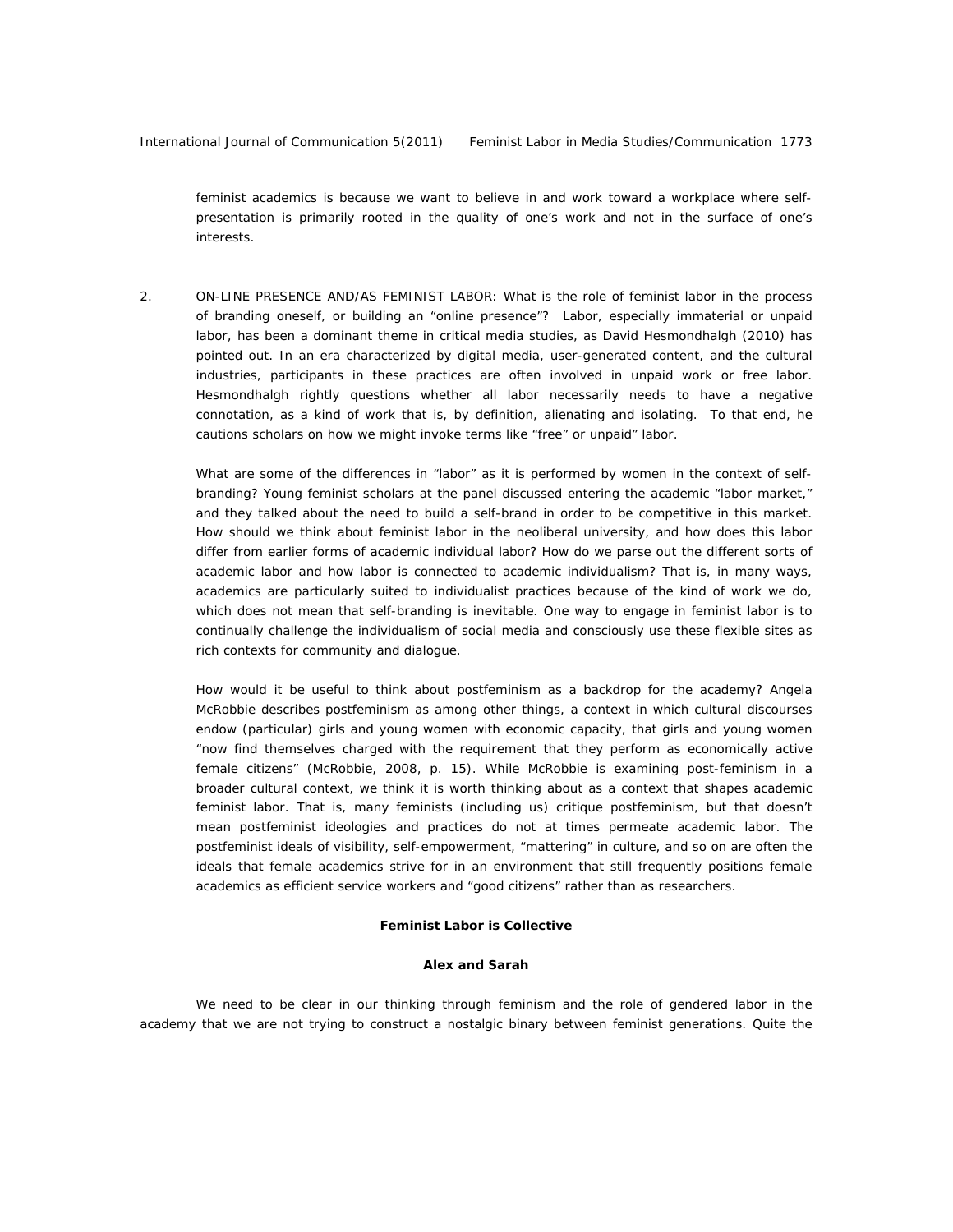contrary, we are hoping for an expanded feminist conversation in the academy, one that recognizes collective labor and strives to challenge gendered divisions of labor as these continue to structure the academic world. What we are saying, however, is that the constricting form of the contemporary university—one that is organized around a business model, that does not recognize the varied ways in which gendered labor is the scaffolding for how university governance often works, and that transforms scholarship into products and scholars into individual entrepreneurs—is damaging to feminism and feminists. That is to say, the neoliberal university privileges individual self-interest over collective pursuits of justice, rewards self-promotion, and normalizes self-branding as the logical way to position oneself on the job market, and it relies upon temporary and adjunct laborers to teach and do service in academic departments. We attest that these labor practices are, by definition, antifeminist.

Certainly historically, there has been a way in which professors and students have always been individuated in the university; higher institutions of learning have long been about an individual's personal trajectory in gaining knowledge, at all stages. Yet, there is something different about the contemporary ethos of the neoliberal university, where this individual trajectory has a logic and practice that centers on personal fulfillment and gain. As feminists, we are dedicated to the theory and practice of intersectionality, which recognizes the multiple ways in which components of our identities—race, sexuality, gender, class intersect, inform, and constitute each other. Intersectionality is also about feminist coalition, where feminist labor is performed not only for ourselves, but also for others, community, and justice.